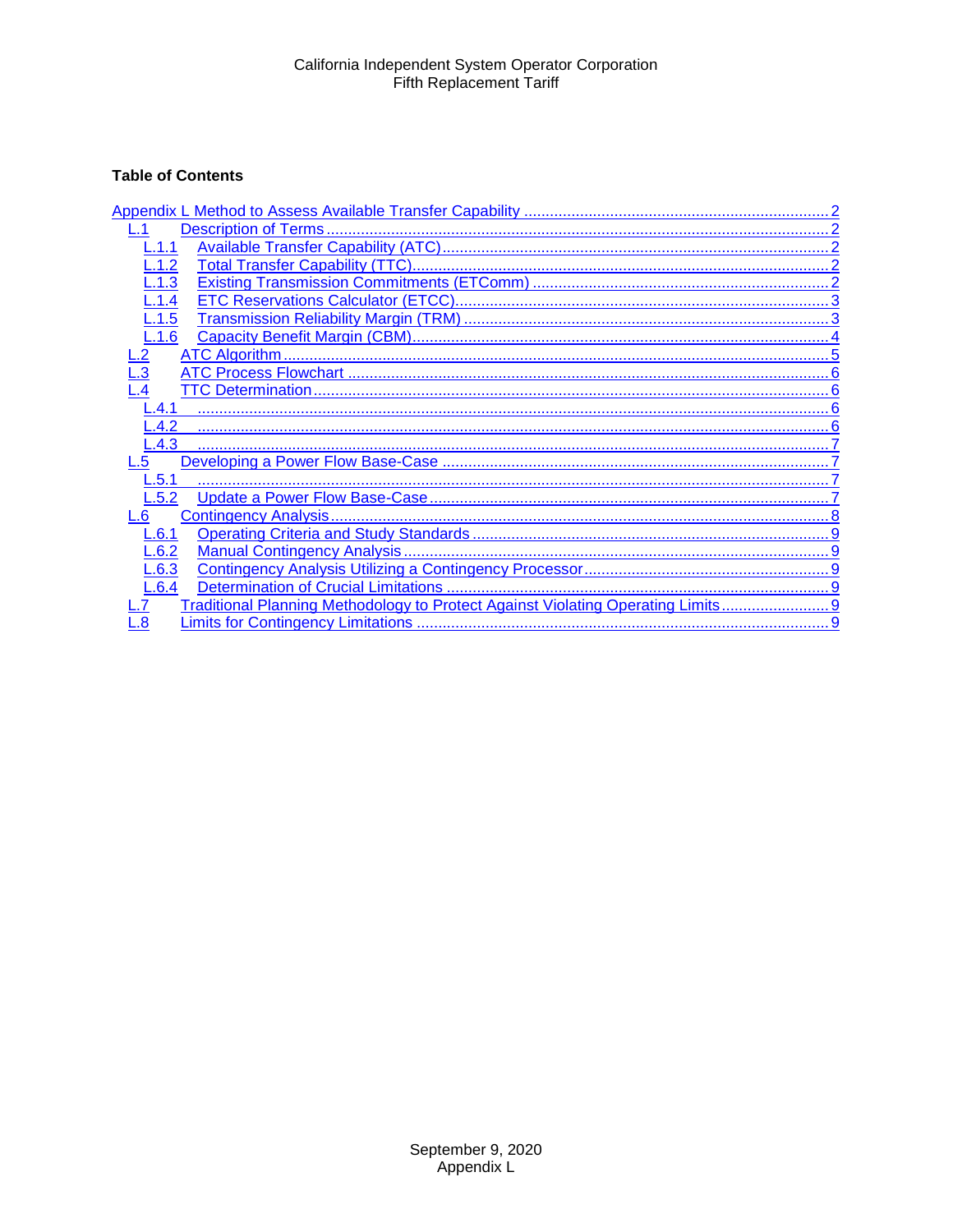## **Appendix L Method to Assess Available Transfer Capability**

## <span id="page-1-1"></span><span id="page-1-0"></span>**L.1 Description of Terms**

The following descriptions augment existing definitions found in Appendix A "Master Definitions Supplement."

<span id="page-1-2"></span>**L.1.1 Available Transfer Capability (ATC)** is a measure of the transfer capability in the physical transmission network resulting from system conditions and that remains available for further commercial activity over and above already committed uses.

ATC is defined as the Total Transfer Capability (TTC) less the Transmission Reliability Margin (TRM), less the sum of any unused existing transmission commitments (ETComm) (i.e., transmission rights capacity for ETC or TOR), less the Capacity Benefit Margin (CBM) (which value is set at zero), less the Scheduled Net Energy from Imports/Exports, less Ancillary Service capacity from Imports.

- <span id="page-1-3"></span>**L.1.2 Total Transfer Capability (TTC)** is defined as the amount of electric power that can be moved or transferred reliably from one area to another area of the interconnected transmission system by way of all transmission lines (or paths) between those areas, under specified system conditions. In collaboration with owners of rated paths, the CAISO utilizes rated system path methodology to establish the TTC of CAISO Transmission Interfaces.
- <span id="page-1-4"></span>**L.1.3 Existing Transmission Commitments (ETComm)** include Existing Contracts and Transmission Ownership Rights (TOR). The CAISO reserves transmission capacity for each ETC and TOR based on TRTC Instructions the responsible Participating Transmission Owner or Non-Participating Transmission Owner submits to the CAISO as to the amount of firm transmission capacity that should be reserved on each Transmission Interface for each hour of the Trading Day in accordance with Sections 16 and 17 of the CAISO Tariff. The types of TRTC Instructions the CAISO receives generally fall into three basic categories:
	- The ETC or TOR reservation is a fixed percentage of the TTC on a line, which decreases as the TTC is derated (ex. TTC = 300 MW, ETC fixed percentage =  $2\%$ , ETC = 6 MWs. TTC derated to 200 MWs,  $ETC = 4$  MWs);
	- The ETC or TOR reservation is a fixed amount of capacity, which decreases if the line's TTC is derated below the reservation level (ex.  $ETC = 80$  MWs, TTC declines to 60 MW, ETC = TTC or 60 MWs; or
	- The ETC or TOR reservation is determined by an algorithm that changes at various levels of TTC for the line (ex. Intertie TTC = 3,000 MWs, when line is operating greater than 2,000 MWs to full capacity  $ETC = 400$  MWs, when capacity is below 2000 MWs  $ETC = TTC/2000* ETC$ ).

Existing Contract capacity reservations remain reserved during the Day-Ahead Market and through the FMM. To the extent that the reservations are unused after the FMM has been run for a given fifteen-minute interval, then the capacity reservations are released for the three RTD intervals within that fifteen-minute interval.

Transmissions Ownership Rights capacity reservations remain reserved during the Day-Ahead Market and Real-Time Market. This capacity is under the control of the Non-Participating Transmission Owner and is not released to the CAISO for use in the markets.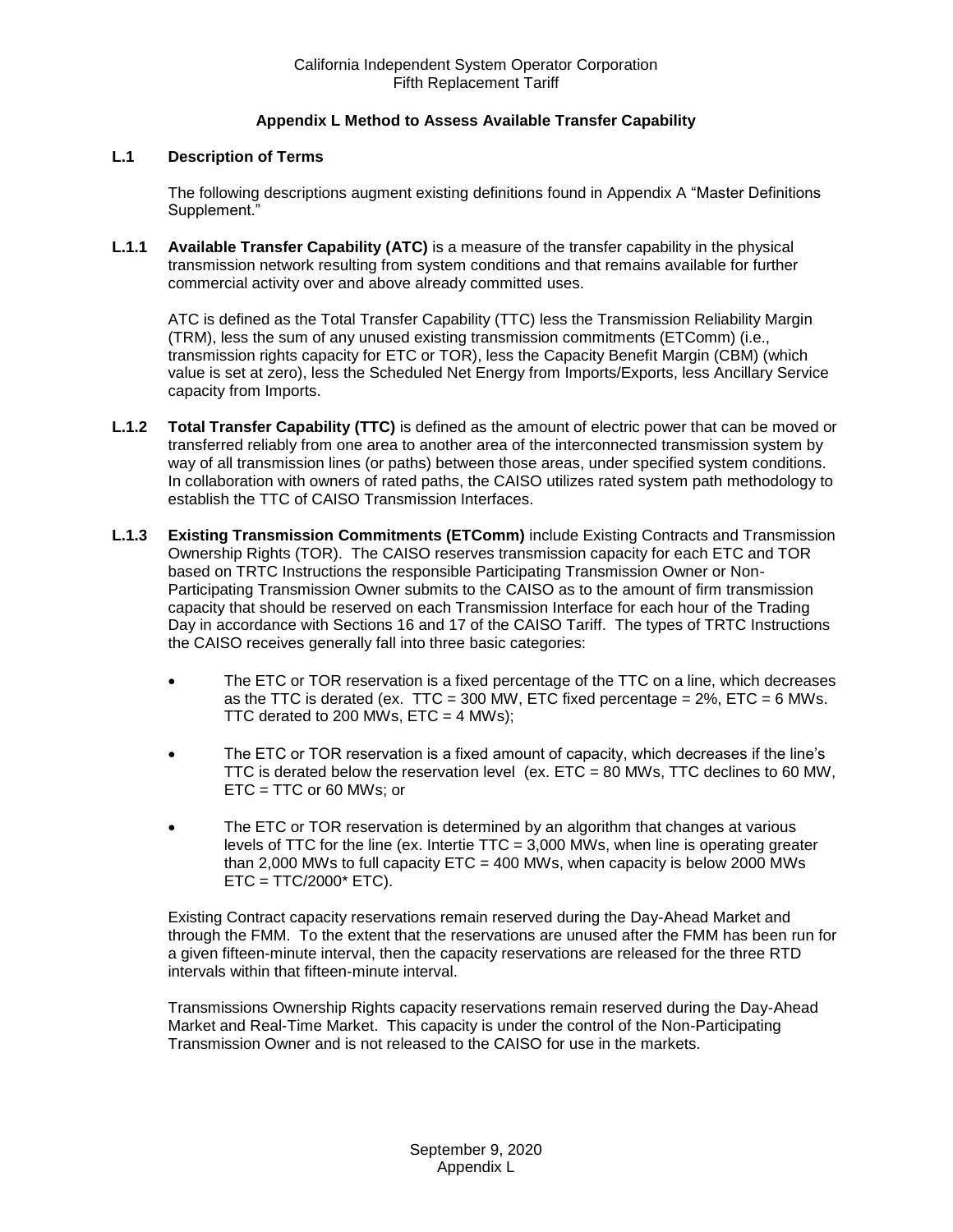- <span id="page-2-0"></span>**L.1.4 ETC Reservations Calculator (ETCC).** The ETCC calculates the amount of firm transmission capacity reserved (in MW) for each ETC or TOR on each Transmission Interface for each hour of the Trading Day.
	- CAISO Updates to ETCC Reservations Table. The CAISO updates the ETC and TOR reservations table (if required) prior to Market Close of the DAM and prior to Market Close of the RTM. The amount of transmission capacity reservation for ETC and TOR rights is determined based on the TTC of each Transmission Interface and in accordance with the curtailment procedures stipulated in the existing agreements and provided to the CAISO by the responsible Participating Transmission Owner or Non-Participating Transmission Owner.
	- Market Notification. ETC and TOR allocation (MW) information is published for all Scheduling Coordinators which have ETC or TOR scheduling responsibility in advance of the Day-Ahead Market and the Real-Time Market. This information is posted on the Open Access Same-Time Information System (OASIS).
	- For further information, see CAISO Operating Procedure M-423, Scheduling of Existing Transmission Contract and Transmission Ownership Rights, which is publicly available on the CAISO Website.
- <span id="page-2-1"></span>**L.1.5 Transmission Reliability Margin (TRM)** is an amount of transmission transfer capability reserved at a CAISO Intertie point that is necessary to provide reasonable assurance that the interconnected transmission network will be secure. TRM accounts for the inherent uncertainty in system conditions and the need for operating flexibility to ensure reliable system operation as system conditions change.

The CAISO uses TRM at Intertie points to account for the following NERC-approved components of uncertainty:

- Forecast uncertainty in transmission system topology, including forced or unplanned outages or maintenance outages.
- Allowances for parallel path (loop flow) impacts, including unscheduled loop flow.
- Allowances for simultaneous path interactions.

The CAISO establishes hourly TRM values for each of the applicable components of uncertainty prior to the Market Close of the RTM. The CAISO does not use TRM (i.e., TRM values for Intertie points are set at zero) during the beyond day-ahead and pre-schedule (i.e., planning) time frame identified in R.1.3.3 of NERC Reliability Standard MOD-008-1. A positive TRM value for a given hour is set only if one or more of the conditions set forth below exists for a particular Intertie point. Where none of these conditions exist, the TRM value for a given hour is set at zero.

The methodology the CAISO uses to establish each component of uncertainty is as follows:

The CAISO uses the transmission system topology component of uncertainty to address a potential ATC path limit reduction at an Intertie resulting from an emerging event, such as an approaching wildfire, that is expected to cause a derate of one or more transmission facilities comprising the ATC path. When the CAISO, based on existing circumstances, forecasts that such a derate is expected to occur, the CAISO may establish a TRM value for the affected ATC path in an amount up to, but no greater than, the amount of the expected derate.

The CAISO uses the parallel path component of uncertainty to address the impact of unscheduled flow (USF) over an ATC path that is expected, in the absence of the TRM, to result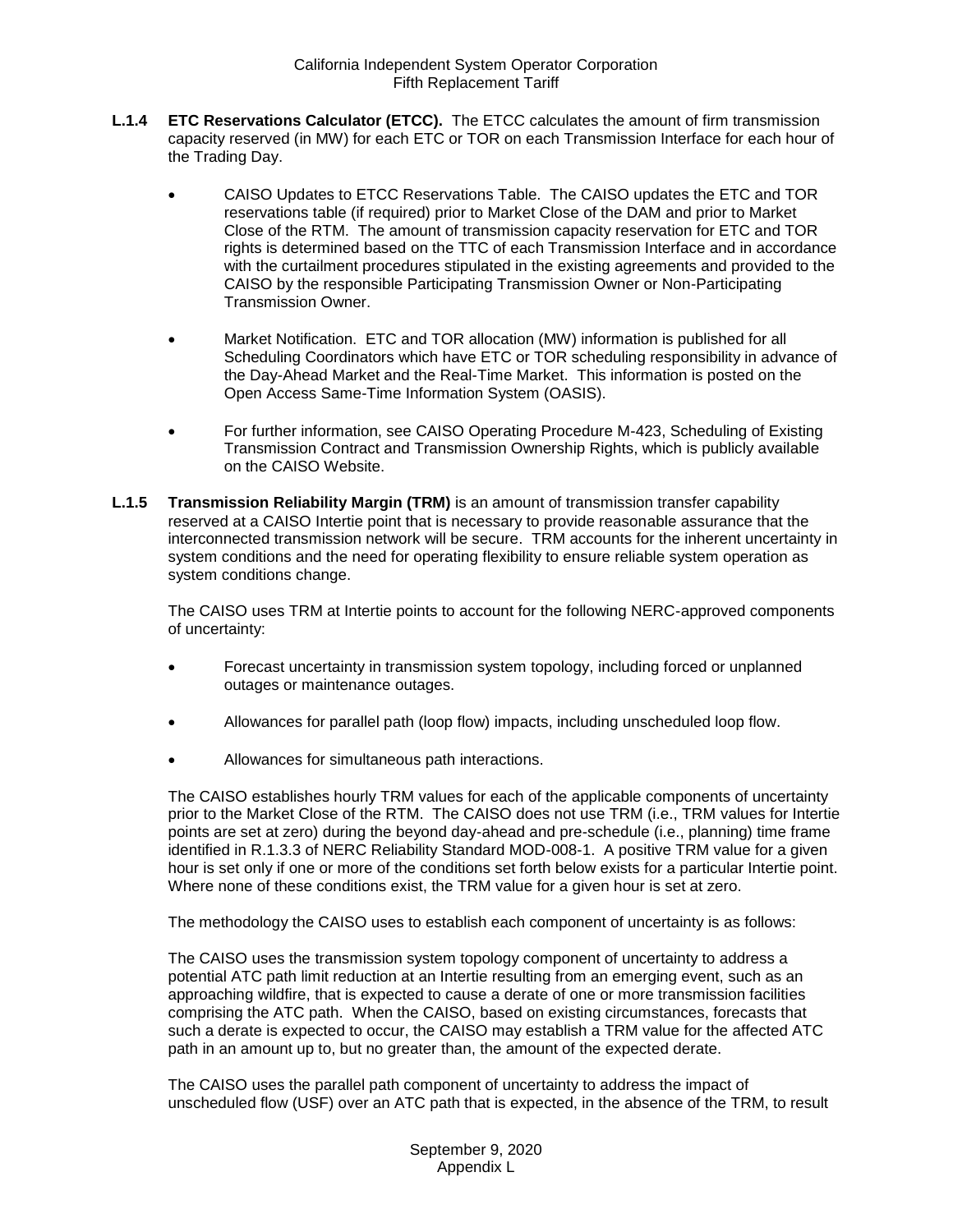in curtailment of Intertie Schedules in Real Time as a result of the requirements established in WECC's applicable USF mitigation policies and procedures (WECC USF Policy). When the CAISO forecasts, based on currently observed USF conditions and projected scheduled flow for an upcoming Operating Hour(s), that in the absence of a TRM, scheduled flow will need to be curtailed in Real Time under the applicable WECC USF Policy, the CAISO may establish a TRM for the ATC path for the applicable hour(s) in an amount up to, but no greater than, the forecasted amount that is expected to be curtailed in Real Time pursuant to the WECC USF Policy.

The CAISO uses the simultaneous path interactions component of uncertainty to address the impact that transmission flows on an ATC path located outside the CAISO's Balancing Authority Area may have on the transmission transfer capability of an ATC path located at an Intertie. In the event of such path interactions, the CAISO uses a TRM value to prevent the risk of a system operating limit violation in Real Time for the CAISO ATC path. The amount of the TRM value may be set at a level up to, but not greater than, the forecasted impact on the CAISO ATC path's capacity imposed by expected flow on the non-CAISO ATC path.

The CAISO uses the following databases or information systems, or their successors, in connection with establishing TRM values: the CAISO's outage management system pursuant to Section 9, Existing Transmission Contract Calculator (ETCC), PI, EMS, and CAS.

- <span id="page-3-0"></span>**L.1.6 Capacity Benefit Margin (CBM)** is that amount of transmission transfer capability reserved for Load Serving Entities (LSEs) to ensure access to Generation from interconnected systems to meet generation reliability requirements. In the Day-Ahead Market, CBM may be used to provide reliable delivery of Energy to CAISO Balancing Authority Area Loads and to meet CAISO responsibility for resource reliability requirements in Real-Time. The purpose of this DAM implementation is to avoid Real- Time Schedule curtailments and firm Load interruptions that would otherwise be necessary. CBM may be used to reestablish Operating Reserves. CBM is not available for non-firm transmission in the CAISO Balancing Authority Area. CBM may be used only after:
	- all non-firm sales have been terminated,
	- direct-control Load management has been implemented,
	- customer interruptible Demands have been interrupted,
	- if the LSE calling for its use is experiencing a Generation deficiency and its transmission service provider is also experiencing Transmission Constraints relative to imports of Energy on its transmission system.

The level of CBM for each Transmission Interface is determined by the amount of estimated capacity needed to serve firm Load and provide Operating Reserves based on historical, scheduled, and/or forecast data using the following equation to set the maximum CBM:

CBM = (Demand + Reserves) - Resources

Where:

- Demand = forecasted area Demand
- Reserves = reserve requirements
- Resources = internal area resources plus resources available on other Transmission Interfaces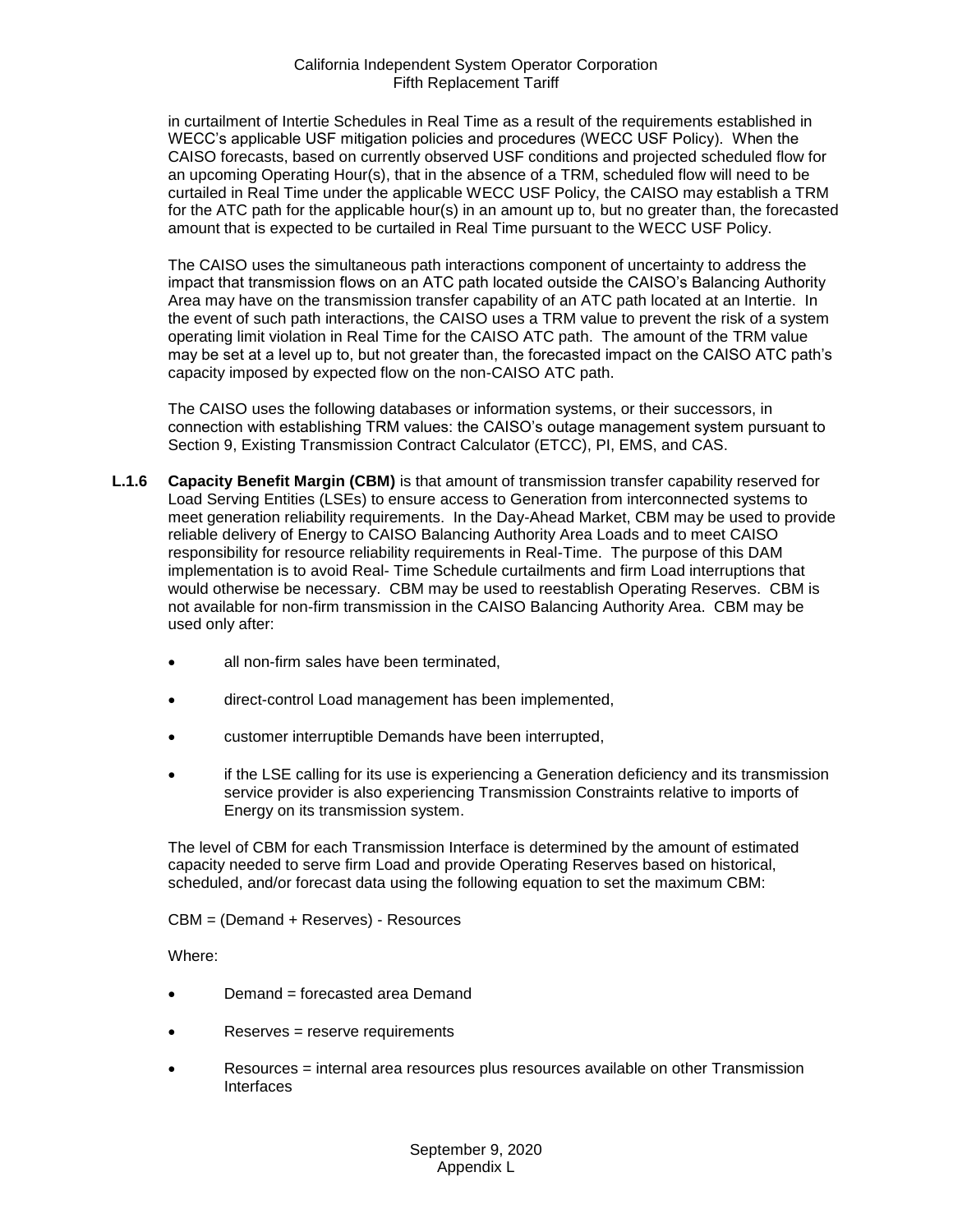The CAISO does not use CBMs. The CBM value is set at zero.

# <span id="page-4-0"></span>**L.2 ATC Algorithm**

The ATC algorithm is a calculation used to determine the transfer capability remaining in the physical transmission network and available for further commercial activity over and above already committed uses. The CAISO posts the ATC values in megawatts (MW) to OASIS in conjunction with the Market Close for the Day-Ahead Market and Real-Time Market process.

The following OASIS ATC algorithms are used to implement the CAISO ATC calculation for the ATC rated path (Transmission Interface):

ATC Calculation For Imports:

ATC = TTC - CBM - TRM - AS from Imports- Net Energy Flow - Hourly Unused TR Capacity.

ATC Calculation For Exports:

ATC = TTC - CBM - TRM - Net Energy Flow - Hourly Unused TR Capacity.

The specific data points used in the ATC calculation are each described in the following table.

| <b>ATC</b>                                                               | ATC MW               | Available Transfer Capability, in MW, per<br>Transmission Interface and path direction.                                                                                                    |
|--------------------------------------------------------------------------|----------------------|--------------------------------------------------------------------------------------------------------------------------------------------------------------------------------------------|
| <b>Hourly Unused TR</b><br>Capacity                                      | USAGE_MW             | The sum of any unscheduled existing transmission<br>commitments (scheduled transmission rights<br>capacity for ETC or TOR), in MW, per path<br>direction.                                  |
| <b>Scheduled Net Energy</b><br>from Imports/Exports<br>(Net Energy Flow) | <b>ENE IMPORT MW</b> | Total hourly net Energy flow for a specified<br>Transmission Interface.                                                                                                                    |
| AS from Imports                                                          | AS IMPORT MW         | Ancillary Services scheduled, in MW, as imports<br>over a specified Transmission Interface.                                                                                                |
| TTC                                                                      | TTC MW               | Hourly Total Transfer Capability of a specified<br>Transmission Interface, per path direction, with<br>consideration given to known Transmission<br>Constraints and operating limitations. |
| <b>CBM</b>                                                               | <b>CBM MW</b>        | Hourly Capacity Benefit Margin, in MW, for a<br>specified Transmission Interface, per Path Direction.                                                                                      |
| TRM                                                                      | TRM MW               | Hourly Transmission Reliability Margin, in MW, for a<br>specified Transmission Interface, per path direction.                                                                              |

Actual ATC mathematical algorithms and other ATC calculation information are located in the CAISO's ATC Implementation Document (ATCID) posted to the CAISO Website.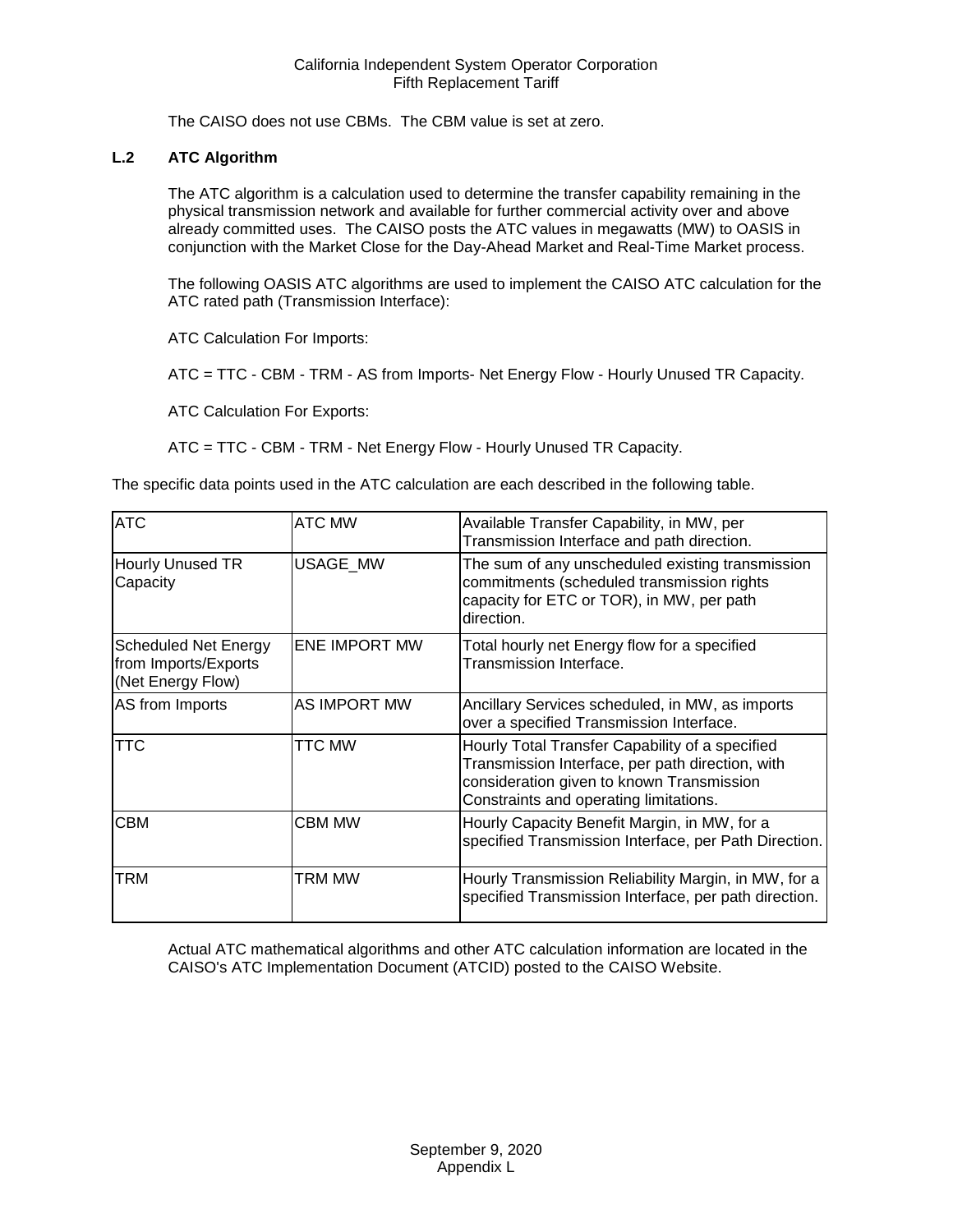# <span id="page-5-0"></span>**L.3 ATC Process Flowchart**



**Available Transmission Capability**

**\*ETCC – Existing Transmission Contract Calculator**

**(1) – WECC rated path methodology (2) - See TRMID posted on OASIS**

# <span id="page-5-1"></span>**L.4 TTC Determination**

All transfer capabilities are developed to ensure that power flows are within their respective operating limits, both pre-Contingency and post-Contingency. Operating limits are developed based on thermal, voltage and stability concerns according to industry reliability criteria (WECC/NERC) for transmission paths. The process for developing TTC also requires the inclusion or exclusion of operating Transmission Constraints based on system conditions being studied.

- <span id="page-5-2"></span>**L.4.1** Transfer capabilities for studied configurations may be used as a maximum transfer capability for similar conditions without conducting additional studies. Increased transfer capability for similar conditions must be supported by conducting appropriate studies.
- **L.4.1.2** At the CAISO, studies for all major inter-area paths' (mostly 500 kV) TTC are governed by the California Operating Studies Subcommittee (OSS), which provides detailed criteria and methodology. For transmission system elements below 500 kV the methodology for calculating these flow limits is detailed in Section L.4.3 and is applicable to the operating horizon.
- <span id="page-5-3"></span>**L.4.2** Transfer capability may be limited by the physical and electrical characteristics of the systems including any one or more of the following:
	- Thermal Limits Thermal limits establish the maximum amount of electric current that a transmission line or electrical facility can conduct over a specified time-period as established by the Transmission Owner.
	- Voltage Limits System voltages and changes in voltages must be maintained within the range of acceptable minimum and maximum limits to avoid a widespread collapse of

September 9, 2020 Appendix L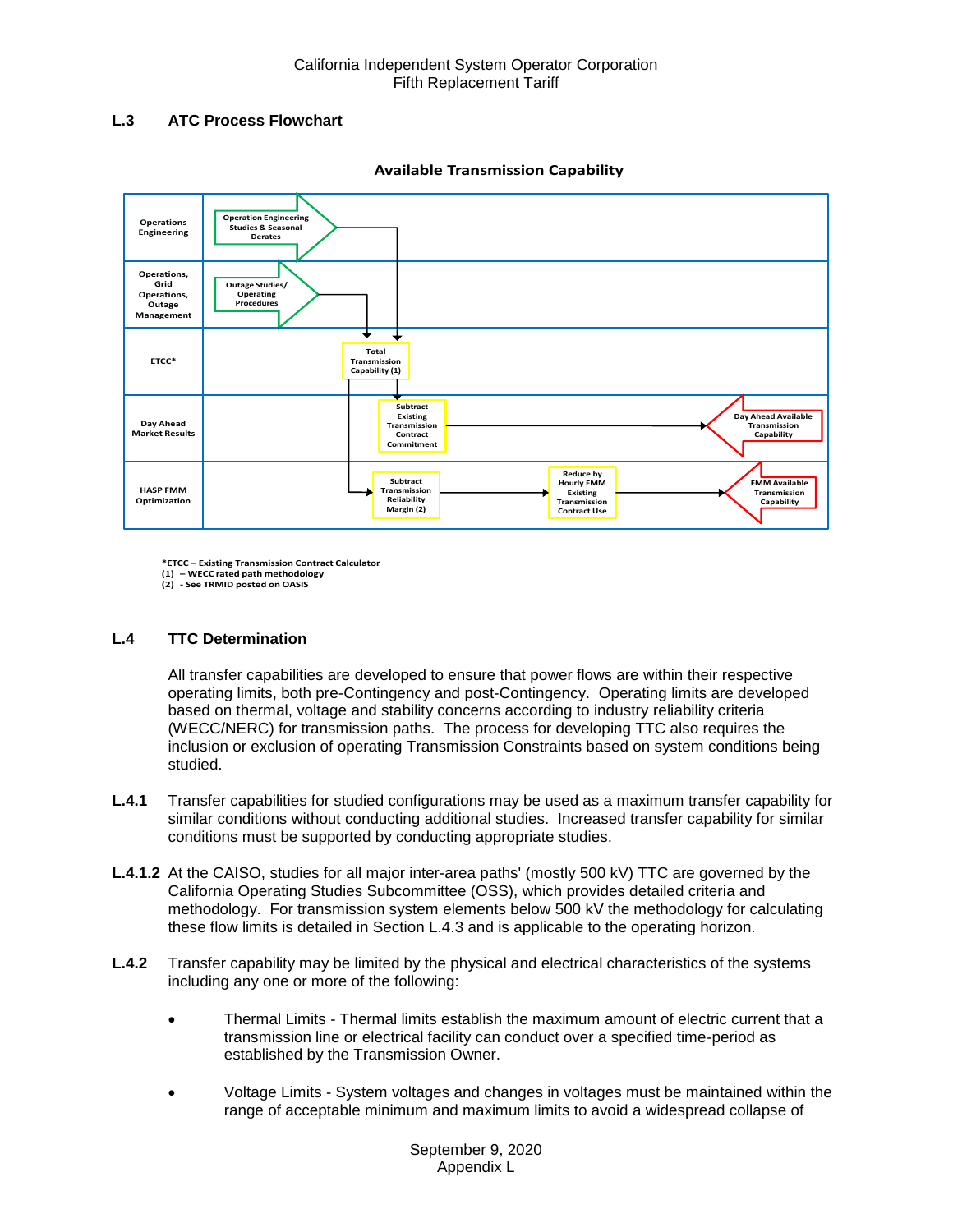system voltage.

- Stability Limits The transmission network must be capable of surviving disturbances through the transient and dynamic time-periods (from milliseconds to several minutes, respectively) following the disturbance so as to avoid generator instability or uncontrolled, widespread interruption of electric supply to customers.
- <span id="page-6-0"></span>**L.4.3** Determination of transfer capability is based on computer simulations of the operation of the interconnected transmission network under a specific set of assumed operating conditions. Each simulation represents a single "snapshot" of the operation of the interconnected network based on the projections of many factors. As such, they are viewed as reasonable indicators of network performance and may ultimately be used to determine Available Transfer Capability. The study is meant to capture the worst operating scenario based on experience and good engineering judgment.
- **L.4.3.1 System Limits –** The transfer capability of the transmission network may be limited by the physical and electrical characteristics of the systems including thermal, voltage, and stability consideration. Once the critical Contingencies are identified, their impact on the network must be evaluated to determine the most restrictive of those limitations. Therefore, the TTC becomes:

TTC = lesser of {Thermal Limit, Voltage Limit, Stability Limit} following contingencies consistent with requirements of the NERC Reliability Standards

## <span id="page-6-1"></span>**L.5 Developing a Power Flow Base-Case**

<span id="page-6-2"></span>**L.5.1** Base-cases will be selected to model reality to the greatest extent possible including attributes like area Generation, area Load, Intertie flows, etc. At other times (e.g., studying longer range horizons), it is prudent to stress a base-case by making one or more attributes (Load, Generation, line flows, path flows, etc.) of that base-case more extreme than would otherwise be expected.

#### <span id="page-6-3"></span>**L.5.2 Update a Power Flow Base-Case**

The selected base-case will be updated to represent the current grid conditions during the applicable season. The following will be considered to update the base-cases:

- Recent transmission network changes and updates
- Overlapping scheduled and Forced Outages
- Area Load level
- Major path flows
- Generation level
- Voltage levels
- Operating requirements

#### **L.5.2.1 Outage Consideration**

Unless detailed otherwise, the CAISO considers modeling Outages of:

Transmission lines, 500 kV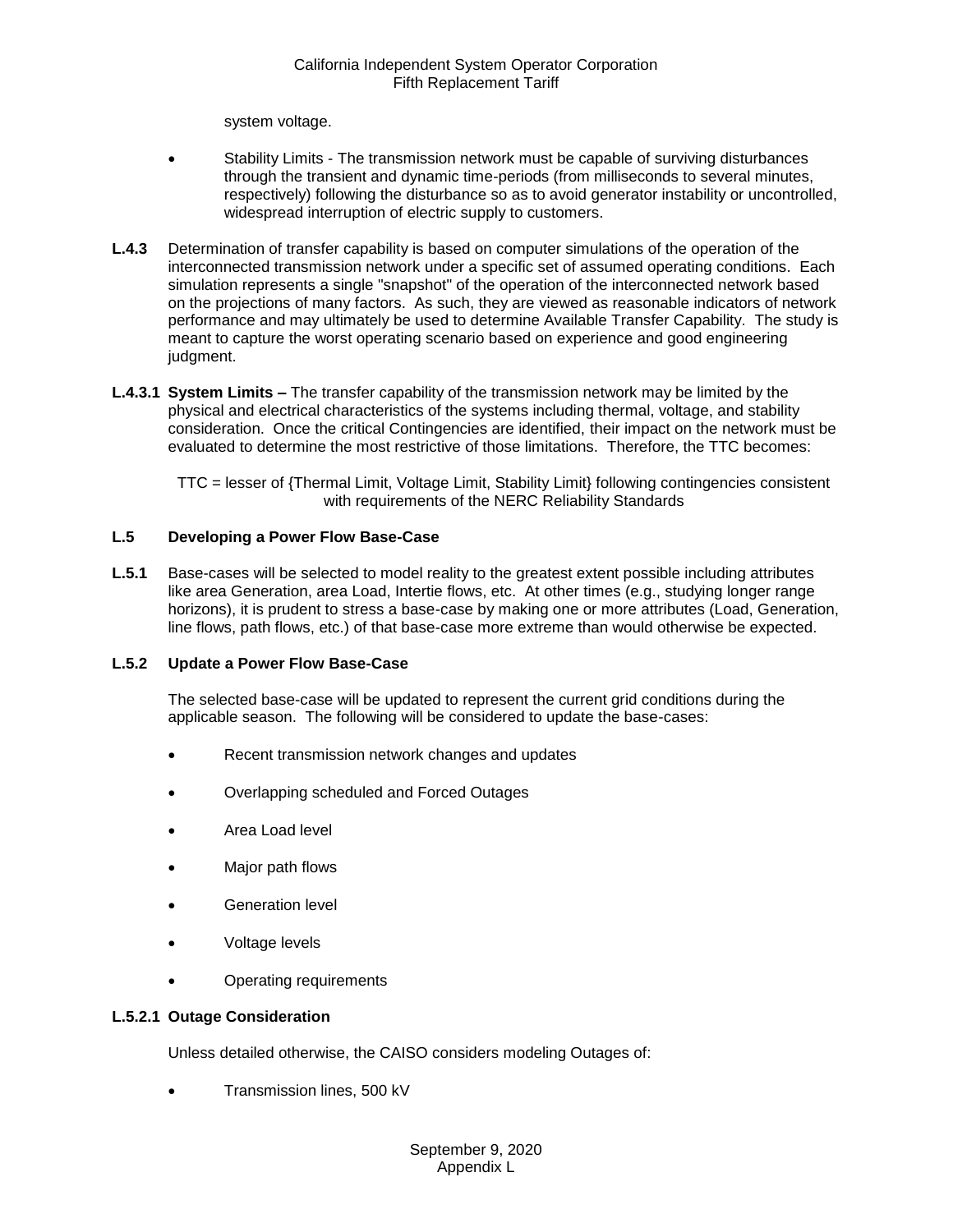- Transformers, 500/230 kV
- Large Generating Units
- Generating Units within the studied area
- Transmission elements within the studied area

At the judgment of the CAISO, only the necessary Outages will be modeled to avoid an unnecessarily burdensome and large number of base-cases.

## **L.5.2.2 Area Load Level**

Base-case Demand levels should be appropriate to the current studied system conditions and customer Demand levels under study and may be representative of peak, off-peak or shoulder, or light Demand conditions. The CAISO estimates the area Load levels to be utilized in the peak, partial-peak and/or off-peak base-cases. The CAISO will utilize the current CAISO Load forecasting program (e.g., ALFS), ProcessBook (PI) or other competent method to estimate Load level for the studied area. Once the appropriate Load levels are determined, the CAISO may scale the base-case Loads to the area studied, as appropriate.

## **L.5.2.3 Modify Path Flows**

The scheduled electric power transfers considered representative of the base system conditions under analysis and agreed upon by the parties involved will be used for modeling. As needed, the CAISO may estimate select path flows depending on the studied area. In the event that it is not possible to estimate path flows, the CAISO will make safe assumptions about the path flows. A safe assumption is more extreme or less extreme (as conservative to the situation) than would otherwise be expected. If path flow forecasting is necessary, if possible the CAISO will trend path flows on previous similar days.

#### **L.5.2.4 Generation Level**

Utility and non-utility Generating Units will be updated to keep the swing Generating Unit at a reasonable level. The actual unit-by-unit Dispatch in the studied area is more vital than in the unstudied areas. The CAISO will examine past performance of select Generating Units to estimate the Generation levels, focusing on the Generating Units within the studied area. In the judgment of the CAISO, large Generating Units outside the studied area will also be considered.

#### **L.5.2.5 Voltage Levels**

Studies will maintain appropriate voltage levels, based on operation procedures for critical buses for the studied base-cases. The CAISO will verify that bus voltage for critical busses in within tolerance. If a bus voltage is outside the tolerance band, the CAISO will model the use of voltage control devices (e.g., synchronous condensers, shunt capacitors, shunt reactors, series capacitors, generators).

#### <span id="page-7-0"></span>**L.6 Contingency Analysis**

Contingency analysis studies are performed in an effort to determine the limiting conditions, especially for scheduled Outages, including pre- and post-Contingency power flow analysis modeling pre- and post-Contingency conditions and measuring the respective line flows, and bus voltages.

Other studies like reactive margin and stability may be performed as deemed appropriate.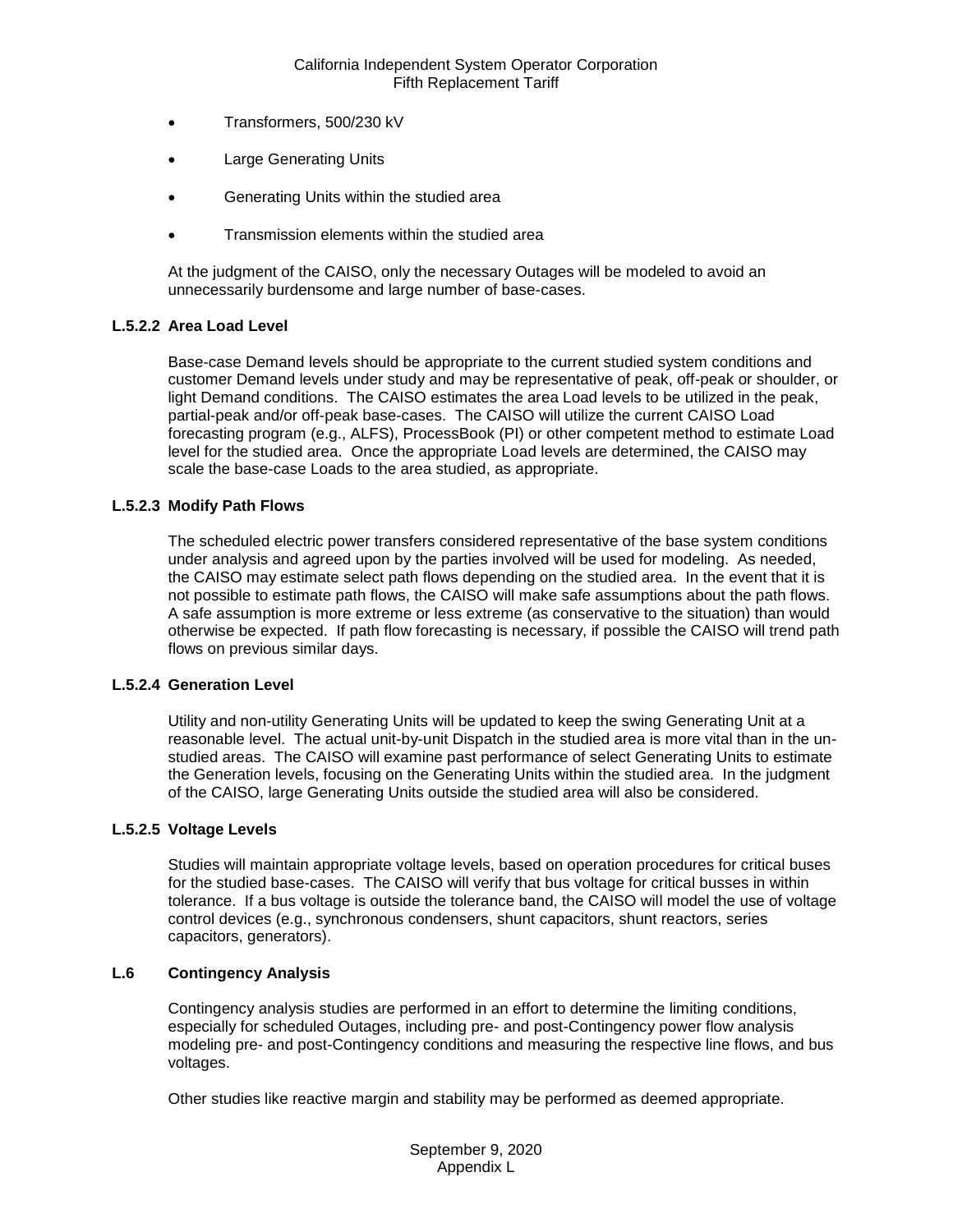## California Independent System Operator Corporation Fifth Replacement Tariff

## <span id="page-8-0"></span>**L.6.1 Operating Criteria and Study Standards**

Using standards derived from NERC and WECC Reliability Standards and historical operating experience, the CAISO will perform Contingency analysis with the following operating criteria:

#### **Pre-Contingency**

- All pre-Contingency line flows shall be at or below their normal ratings.
- All pre-Contingency bus voltages shall be within a pre-determined operating range.

## **Post-Contingency**

- All post-Contingency line flows shall be at or below their emergency ratings.
- All post-Contingency bus voltages shall be within a pre-determined operating range.

The CAISO simulates the appropriate Contingencies as required by applicable NERC and WECC Reliability Standards and criteria.

## <span id="page-8-1"></span>**L.6.2 Manual Contingency Analysis**

If manual Contingency analysis is used, the CAISO will perform pre-Contingency steady-state power flow analysis and determines if pre-Contingency operating criteria is violated. If pre-Contingency operating criteria cannot be preserved, the CAISO records the lines and buses that are not adhering to the criteria. If manual post-Contingency analysis is used the CAISO obtains one or more Contingencies in each of the base cases. For each Contingency resulting in a violation or potential violation in the operating criteria above, the CAISO records the critical post-Contingency facility loadings and bus voltages.

#### <span id="page-8-2"></span>**L.6.3 Contingency Analysis Utilizing a Contingency Processor**

For a large area, the CAISO may utilize a Contingency processor.

#### <span id="page-8-3"></span>**L.6.4 Determination of Crucial Limitations**

After performing Contingency analysis studies, the CAISO analyzes the recorded information to determine limitations. The limitations are conditions where the pre-Contingency and/or post-Contingency operating criteria cannot be conserved and may include a manageable overload on the facilities, low post-Contingency bus voltage, etc. If no crucial limitations are determined, the CAISO determines if additional studies are necessary.

#### <span id="page-8-4"></span>**L.7 Traditional Planning Methodology to Protect Against Violating Operating Limits**

After performing Contingency analysis studies, the CAISO next develops the transfer capability and develops procedures, Nomograms, RMR Generation requirements, or other Transmission Constraints to ensure that transfer capabilities respect operating limits.

## <span id="page-8-5"></span>**L.8 Limits for Contingency Limitations**

Transfer limits are developed when the post-Contingency loading on a transmission element may breach the element's emergency rating. The type of limit utilized is dependent on the application and includes one of the following limits:

Simple Flow Limit - best utilized when the derived limit is repeatable or where parallel